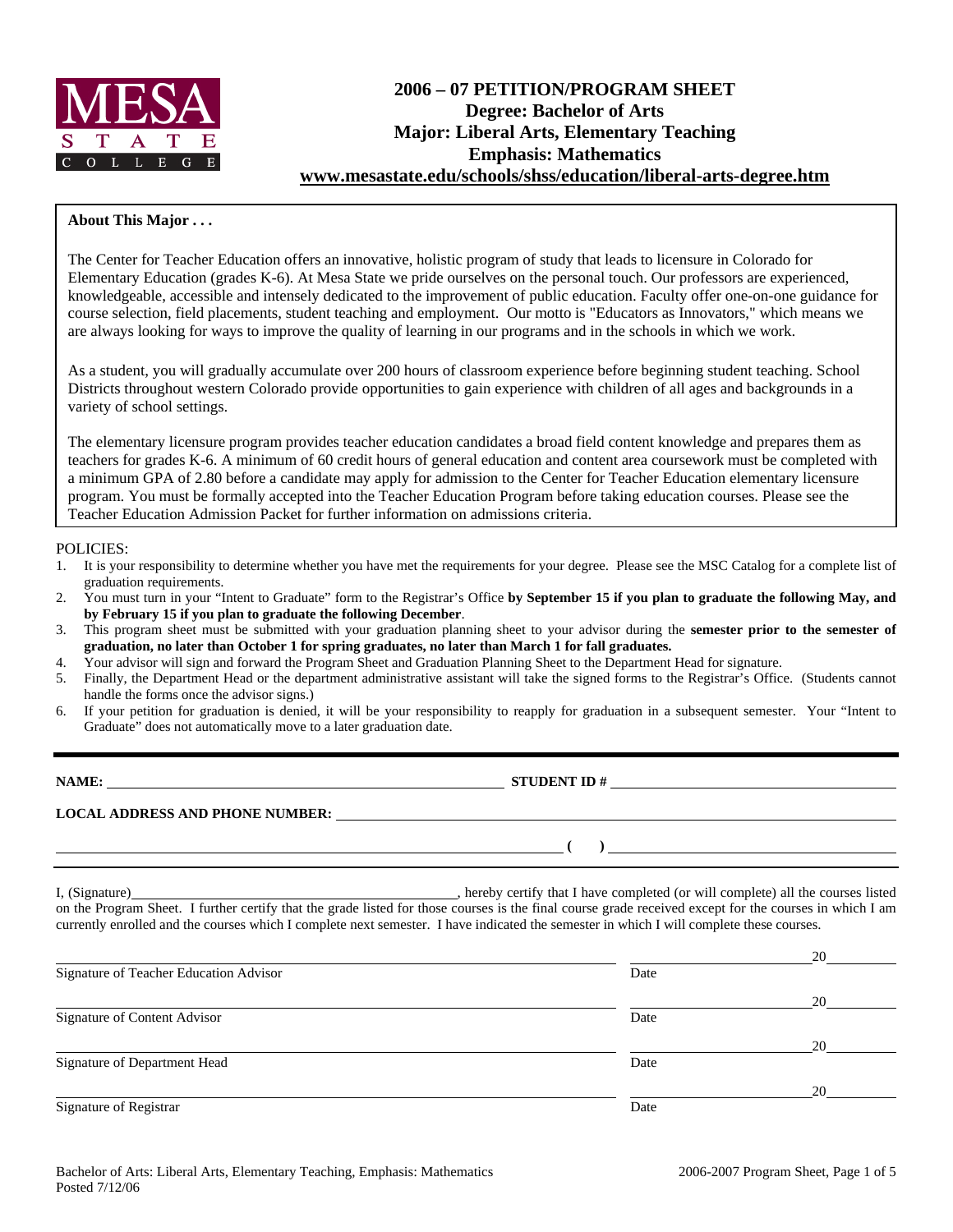- Must earn125-126 semester hours and meet the academic residency requirements to earn a baccalaureate degree at Mesa State College.
- Must earn a minimum of 40 semester hours in upper division courses (i.e., 300-level and 400-level courses).
- A cumulative grade point average of 2.8 or higher must be maintained for each of 3 areas: content courses, education courses and overall g.p.a.
- When filling out this program sheet a course can only be used once, i.e., no double counting is allowed between categories.
- Excess KINA/HPWE courses beyond the two required and pre-collegiate courses (usually numbered below 100) cannot be used for graduation. • All degree requirements must be completed as described. Any exceptions or substitutions must be recommended in advance by the faculty advisor, approved by the Department Head and the Teacher Education Department.
- It is recommended that students work closely with a faculty advisor when selecting courses and scheduling classes prior to registration.
- Students must PASS the PLACE or PRAXIS II exam in the content area prior to commencing the internship. Also, ALL other coursework toward the degree must be successfully completed prior to the internship.

| General Education Requirements (Minimum of 33 semester hours)                   |                                                                                     |
|---------------------------------------------------------------------------------|-------------------------------------------------------------------------------------|
| Credit<br>Course<br>No.<br>Grade<br>Year<br>Trns/Subs<br>Term                   | Credit<br>Grade<br>Trns/Subs<br>No.<br>Term<br>Course<br>Year                       |
| English: ENGL 111 and 112 (6 semester hours, must receive a grade               | Social and Behavioral Sciences: (6 Semester Hours)                                  |
| of "B" or higher, must be completed by the time the student has 60              | #PSYC<br>$-233$<br>$\frac{3}{2}$                                                    |
| semester hours.)                                                                | <b>GEOG</b><br>103<br>$\overline{\mathbf{3}}$                                       |
| *#ENGL<br>$\overline{\mathbf{3}}$                                               |                                                                                     |
| *#ENGL<br>$\overline{\mathbf{3}}$                                               | <b>Fine Arts:</b> (3 semester hours)                                                |
| *ENGL 129, Honors English, may be substituted for ENGL 111 and ENGL             |                                                                                     |
| 112. Must earn a grade of "B" or better. May need to take additional electives. |                                                                                     |
|                                                                                 |                                                                                     |
| Math: MATH 205 (3 semester hours) Must be taken after MATH                      | <b>Natural Sciences:</b> (6-7 semester hours)                                       |
| 105. Must receive a grade of "C" or better. Must be completed by                | (At least one course must include a lab)                                            |
| the time the student has 60 semester hours.                                     | <b>BIOL</b><br>101<br>$\frac{3}{2}$<br>$\sim$                                       |
| <b>MATH</b><br>$-205$<br>3                                                      | <b>BIOL</b><br>101L<br>$\perp$                                                      |
|                                                                                 | <b>PHYS</b><br>$100$ OR                                                             |
|                                                                                 | 105 &                                                                               |
|                                                                                 | 105L<br>$\frac{3}{2}$                                                               |
| <b>Humanities:</b> (6 semester hours)                                           |                                                                                     |
| <b>HIST</b><br>131<br>$3^{\circ}$                                               | Applied Studies: (3 semester hours)                                                 |
| $\text{ENGL}{^{**}}$<br>$3 \quad \qquad$                                        | #SPCH<br>102<br>$\overline{3}$                                                      |
| ** Choose from 131, 132, 150, 222, 231, 232, 254, 255, 261, 262.                |                                                                                     |
|                                                                                 | # Must receive a grade of "B" or higher.                                            |
| Other Requirements (9 semester hours)                                           |                                                                                     |
|                                                                                 |                                                                                     |
| Kinesiology: (3 Semester Hours)                                                 | <b>Bachelor of Arts Degree Distinction:</b> (6 semester hours)                      |
| Trns/Subs<br>Course<br>No.<br>Credit<br>Grade<br>Term<br>Year                   | (Two consecutive classes in the same foreign language.)                             |
| KINE/HPWA<br>100<br>$\perp$                                                     | No.<br>Credit<br>Grade<br>Term<br>Trns/Subs<br>Course<br>Year                       |
| KINA/HPWE<br>$\mathbf{1}$                                                       | FLA<br>$\frac{3}{2}$                                                                |
| <b>KINA/HPWE</b>                                                                | 3 <sup>7</sup><br>FLA                                                               |
| See the M.S.C. catalog for the list of approved KINA/HPWE /Selected DANC        | (FLAS 114 & 115 will NOT fulfill this requirement.) (Must receive a grade of "C" or |
| courses.                                                                        | above.)                                                                             |
| MAJOR REQUIREMENTS: LIBERAL ARTS CORE (36 Semester Hours)                       |                                                                                     |
| Literacy: (9 semester hours)                                                    | Social Sciences: (9 semester hours)                                                 |
| Trns/Subs<br>Course<br><b>Term</b><br><u>No.</u><br>Credit<br>Grade<br>Year     | <u>No.</u><br>Trns/Subs<br>Course<br>Credit<br>Grade<br>Term<br>Year                |
| <b>ENGL</b><br>$-240$<br>$\frac{3}{2}$                                          | <b>POLS</b><br>101<br>$\frac{3}{2}$                                                 |
| ENGL<br>$\overline{\phantom{0}3}$<br>245                                        | <b>ECON</b><br>3 <sup>1</sup><br>201                                                |
| 343<br>ENGL<br>3                                                                | <b>HIST</b><br>225<br>3                                                             |
| <b>Mathematics:</b> (6 semester hours)                                          | Science: (6 semester hours)                                                         |
| <b>MATH</b><br>105<br>$\frac{3}{2}$                                             | <b>CHEM</b><br>100<br>3                                                             |
| <b>MATH</b><br>301<br>3 <sup>1</sup>                                            | 100<br><b>GEOL</b><br>3 <sup>7</sup>                                                |
| Kinesiology: (3 semester hours)                                                 | Art: (3 semester hours)                                                             |
| <b>KINE/HPWA</b><br>320<br>$\frac{3}{2}$                                        | ARTE<br>$-410*$<br>3                                                                |
|                                                                                 |                                                                                     |
|                                                                                 | *Prerequisites: EDUC 211, EDUC 341, EDUC 343                                        |
|                                                                                 |                                                                                     |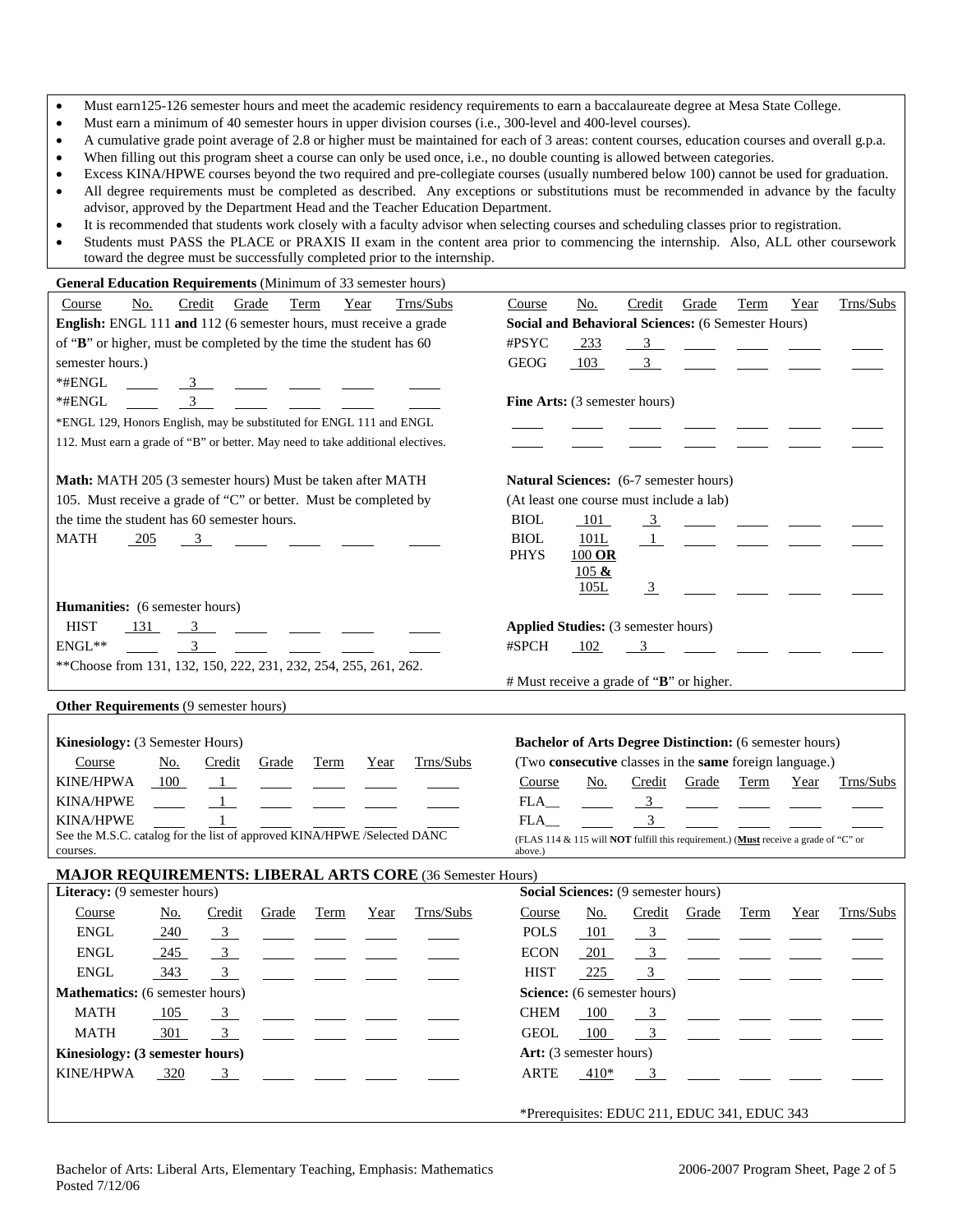### **MATH CONTENT AREA** (15 semester hours)

| Course                                             | No. | Credit | Grade           | Term | Year | Trns/Subs | Course                                                       | No. | Credit | Grade | Term | Year | Trns/Subs |
|----------------------------------------------------|-----|--------|-----------------|------|------|-----------|--------------------------------------------------------------|-----|--------|-------|------|------|-----------|
| <b>Required Courses:</b> (12 semester hours)       |     |        |                 |      |      |           | <b>Concentration:</b> 3 semester hours chosen from MATH 369, |     |        |       |      |      |           |
| <b>STAT</b>                                        | 200 |        | $\overline{3}$  |      |      |           | MATH 305, or STAT 311 (make sure all prerequisites are met): |     |        |       |      |      |           |
| <b>CSCI</b>                                        | 110 |        |                 |      |      |           |                                                              |     |        |       |      |      |           |
| *Select one of the following: MATH 151 or MATH 146 |     |        |                 |      |      |           |                                                              |     |        |       |      |      |           |
| *MATH                                              |     |        | $5\overline{)}$ |      |      |           |                                                              |     |        |       |      |      |           |
| <b>MATH</b>                                        | 394 |        | $\mathbf 1$     |      |      |           |                                                              |     |        |       |      |      |           |
|                                                    |     |        |                 |      |      |           |                                                              |     |        |       |      |      |           |

## **EDUCATION AND LICENSURE REQUIREMENTS:** (32 Semester Hours)

|                                                     |      |        |          |      |      |           | <b>*Prerequisites:</b> ENGL 111, ENGL 112, SPCH 102, PSYC 233 (all with a grade of B or better) and MATH 105 with a grade of C or better and |      |        |       |                                                                                                                                                                                                                                                                                                                                    |      |           |
|-----------------------------------------------------|------|--------|----------|------|------|-----------|----------------------------------------------------------------------------------------------------------------------------------------------|------|--------|-------|------------------------------------------------------------------------------------------------------------------------------------------------------------------------------------------------------------------------------------------------------------------------------------------------------------------------------------|------|-----------|
| formal acceptance to the Teacher Education Program. |      |        |          |      |      |           |                                                                                                                                              |      |        |       |                                                                                                                                                                                                                                                                                                                                    |      |           |
| Course                                              | No.  | Credit | Grade    | Term | Year | Trns/Subs | Course                                                                                                                                       | No.  | Credit | Grade | Term                                                                                                                                                                                                                                                                                                                               | Year | Trns/Subs |
| <b>EDUC</b>                                         | 211* |        | $\sim$ 2 |      |      |           | <b>EDUC</b>                                                                                                                                  | 451  |        |       | $\overline{3}$                                                                                                                                                                                                                                                                                                                     |      |           |
| <b>EDUC</b>                                         | 341  |        |          |      |      |           | <b>EDUC</b>                                                                                                                                  | 461  |        |       | $\overline{3}$ and $\overline{3}$ and $\overline{3}$ and $\overline{3}$ and $\overline{3}$ and $\overline{3}$ and $\overline{3}$ and $\overline{3}$ and $\overline{3}$ and $\overline{3}$ and $\overline{3}$ and $\overline{3}$ and $\overline{3}$ and $\overline{3}$ and $\overline{3}$ and $\overline{3}$ and $\overline{3}$ and |      |           |
| <b>EDUC</b>                                         | 343  |        |          |      |      |           | <b>EDUC</b>                                                                                                                                  | 499C |        |       | 12                                                                                                                                                                                                                                                                                                                                 |      |           |
| <b>EDUC</b>                                         | 441  |        |          |      |      |           |                                                                                                                                              |      |        |       |                                                                                                                                                                                                                                                                                                                                    |      |           |
|                                                     |      |        |          |      |      |           |                                                                                                                                              |      |        |       |                                                                                                                                                                                                                                                                                                                                    |      |           |

## **GRADUATION INFORMATION**

See the "Undergraduate Graduation Requirements" in the Mesa State College catalog for additional graduation information. **A 2.8 Minimum Cumulative Grade Point Average is required.**

#### **GENERAL EDUCATION REQUIREMENTS** (Minimum 33 Semester Hours)

| The following courses are required for this major and may be used to satisfy the General Education Requirements.<br><b>English – 6 Semester Hours</b><br>ENGL 111 and ENGL 112 or ENGL 129 (by permission)<br>(Must be <b>completed</b> before student has 60 semester hours. Must receive grade of "B" or higher.) |
|---------------------------------------------------------------------------------------------------------------------------------------------------------------------------------------------------------------------------------------------------------------------------------------------------------------------|
| <b>Mathematics – 3 Semester Hours:</b><br><b>MATH 205 Elements of Mathematics II</b><br>(Must be completed after MATH 105. Must receive grade of "C" or higher.)                                                                                                                                                    |
| <b>Humanities – 6</b> semester hours<br>HIST 131 U.S. History and<br>Choose one course from: ENGL 131, ENGL 132, ENGL 150, ENGL 222, ENGL 231, ENGL 232, ENGL 254, ENGL 255, ENGL 261, ENGL 262                                                                                                                     |
| Social and Behavioral Sciences - 6 semester hours<br>PSYC 233 Human Growth and Development (Must receive a grade of "B" or higher.)<br>GEOG 103 World Regional Geography                                                                                                                                            |
| <b>Fine Arts – 3</b> semester hours (See current Mesa State College for list of eligible General Education Fine Arts courses.)                                                                                                                                                                                      |
| Natural Sciences – Minimum 6 semester hours, 7 actual semester hours of specific courses (At least one course must include a lab.)<br><b>BIOL 101 General Human Biology</b><br>BIOL 101L General Human Biology Lab<br>PHYS 100 Concepts of Physics OR PHYS 105 and PHYS 105L Physics by Inquiry                     |
| Applied Studies – 3 semester hours<br>SPCH 102 Speechmaking (Must receive a grade of "B" or higher.)                                                                                                                                                                                                                |
| <b>OTHER REQUIREMENTS (9 Semester Hours)</b>                                                                                                                                                                                                                                                                        |

#### **Kinesiology – 3** Semester Hours Each student must take KINE/HPWA 100 together with two KINA/HPWE/Selected DANC courses. See current catalog for listing.

**Degree Distinction – 6** Semester Hours \*(Two **consecutive** classes in the same foreign language.) Select from one of the following sequences: FLAF 111 *followed by* FLAF 112 **or** FLAG 111 *followed by* FLAG 112 Or FLAS 111 *followed by* FLAS 112 **or** Two **consecutive** classes in the **same** foreign language. \*(FLAS 114 & 115 will **NOT** fulfill this requirement. **Must** receive a grade of "C" or above in **both** classes.)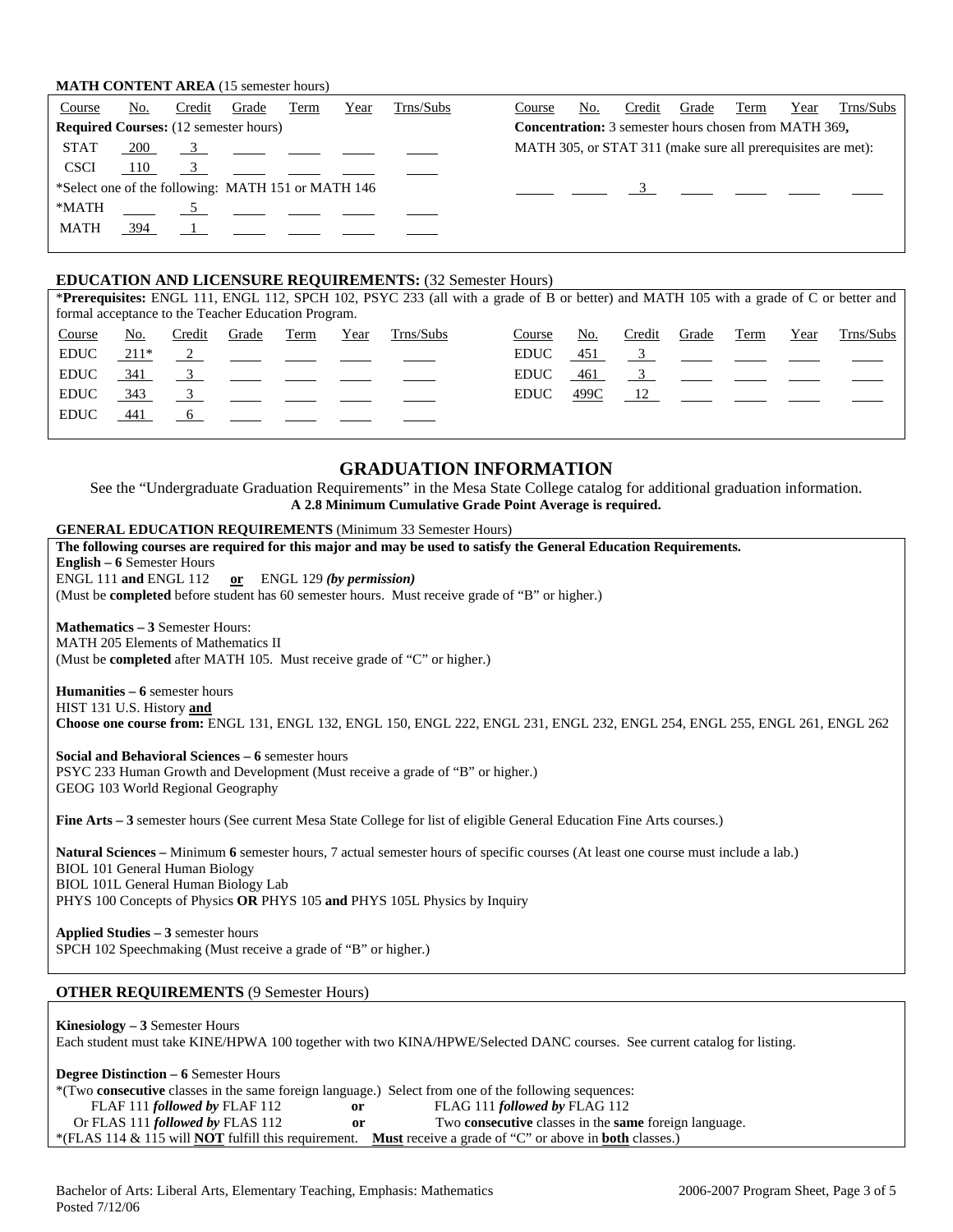## **Liberal Arts: Math – Leading to Elementary Teacher Licensure** (83 Semester Hours)

| <b>Liberal Arts Core:</b> (36 Semester Hours)                                             |                   |                            |
|-------------------------------------------------------------------------------------------|-------------------|----------------------------|
| Literacy: (9 semester hours)                                                              |                   |                            |
| ENGL 240 Children's Literature                                                            |                   |                            |
| <b>ENGL 245 Imaginative Writing</b><br>ENGL 343 Language Systems and Linguistic Diversity |                   |                            |
|                                                                                           |                   |                            |
| <b>Mathematics:</b> (6 semester hours)                                                    |                   |                            |
| MATH 105 Elements of Mathematics I                                                        |                   |                            |
| MATH 301 Math for Elementary Teachers                                                     |                   |                            |
|                                                                                           |                   |                            |
|                                                                                           |                   |                            |
| Social Science: (9 semester hours)                                                        |                   |                            |
| <b>POLS</b> 101 American Government                                                       |                   |                            |
| <b>ECON 201 Principles of Macroeconomics</b>                                              |                   |                            |
| HIST 225 History of Colorado                                                              |                   |                            |
| Science: (6 semester hours)                                                               |                   |                            |
| <b>CHEM 100 Chemistry and Society</b>                                                     |                   |                            |
| GEOL 100 Survey of Earth Science                                                          |                   |                            |
|                                                                                           |                   |                            |
| <b>Kinesiology:</b> (3 semester hours)                                                    |                   |                            |
| KINE/HPWA 320 Methods of Teaching Physical Education in Elementary Schools                |                   |                            |
|                                                                                           |                   |                            |
| Art: (3 semester hours)                                                                   |                   |                            |
| ARTE 410 Elementary Art Education Methods                                                 |                   |                            |
| <b>Math Content Area:</b> (15 Semester Hours)                                             |                   |                            |
| Required Courses: (12 semester hours)                                                     |                   |                            |
| STAT 200 Probability and Statistics                                                       |                   |                            |
| CSCI 110 Beginning Programming                                                            |                   |                            |
| MATH 151 Calculus I or MATH 146 Calculus for Biological Sciences                          |                   |                            |
| MATH 394 Mathematics Colloquium                                                           |                   |                            |
|                                                                                           |                   |                            |
| <b>Concentration:</b> (3 semester hours)                                                  |                   |                            |
| Choose one course from the following:                                                     |                   |                            |
| MATH 305 Euclidean Geometry                                                               |                   |                            |
| <b>MATH 369 Discrete Structures</b>                                                       |                   |                            |
| STAT 311 Statistical Methods                                                              |                   |                            |
|                                                                                           |                   |                            |
| <b>Elementary Education Requirements</b> (32 semester hours – 840 Field Experience Hours) |                   |                            |
| EDUC 211 Foundations of Education                                                         | 2 semester hours  | 20 Field Experience Hours  |
| EDUC 341 Pedagogy & Assessment: K-6/Elementary                                            | 3 semester hours  | 20 Field Experience Hours  |
|                                                                                           | 3 semester hours  | 20 Field Experience Hours  |
| EDUC 343 Teaching to Diversity<br>EDUC 441 Methods of Teaching Language & Literacy: EL    | 6 semester hours  |                            |
| EDUC 451 Methods of Teaching Math: EC/EL                                                  | 3 semester hours  |                            |
| EDUC 461 Methods of Teaching Science & Social Studies: EC/EL                              | 3 semester hours  | 180 Field Experience Hours |
| EDUC 499C Teaching Internship and Colloquium: EL                                          | 12 semester hours | 600 Field Experience Hours |
|                                                                                           |                   |                            |

**Students must PASS the PLACE or PRAXIS II exam in the content area prior to commencing the internship. Also, ALL other coursework toward the degree must be successfully completed prior to internship.** 

All degree requirements must be completed as described above. Any exceptions or substitutions must be recommended in advance by the faculty advisor, approved by the Department Head and the Teacher Education Department.